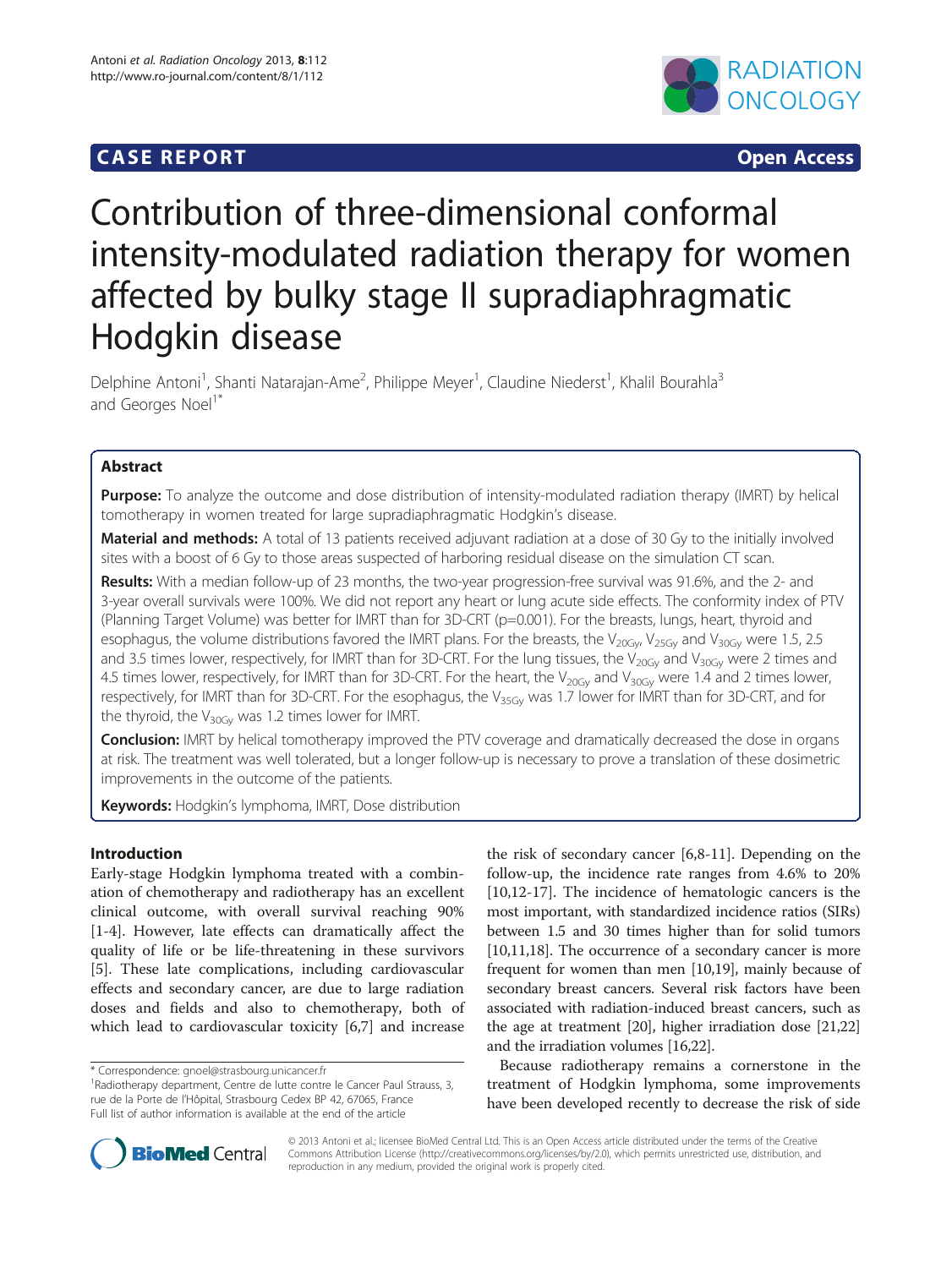effects: i) decreasing the delivered dose, ii) irradiating the initially involved fields, and iii) using modern radiation techniques, such as intensity-modulated radiation therapy (IMRT) [[2,3,23-26](#page-9-0)]. The decrease in the irradiated volume in the breasts could potentially decrease the risk of secondary breast cancer, thereby improving the prognosis in these patients [[8\]](#page-9-0). We propose to demonstrate that using the helical tomotherapy HiArt system can achieve both the goal of improving the dose distribution to large or bulky PTV and that of sparing organs at risk compared with 3D radiation therapy (3D-RT) in young women who are particularly at risk for secondary breast cancer. We present the results of this study comparing dosimetric plans for 3D-conformal radiation therapy (3D-CRT) and for IMRT by helical tomotherapy (IMRT-HT) in women with Hodgkin disease.

## Materials and methods

## Patients and methods

A total of 13 patients with a median age of 29.7 years (17–53 years) at diagnosis were treated for newly diagnosed supradiaphragmatic stage II Hodgkin's disease. Twelve patients had stage IIA, and one had stage IIB. All patients had cervical and mediastinal lymph node involvement. The initially involved nodal areas were described according to Mountain and Dresler's international classification [\[27\]](#page-9-0) for mediastinal node areas and the Gregoire et al. classification for head and neck node involvement [[28](#page-9-0)]. Internal mammary chain and axillary lymph nodes were involved in four patients (Table [1](#page-2-0)). All patients received chemotherapy containing adriamycin, bleomycin, vinblastine and dacarbazine (ABVD): 1 patient received 3 cycles, 9 patients received 4 cycles, and 2 patients received 6 cycles. One additional patient was treated with 2 cycles of ABVD followed by 2 cycles of BEACOPP (bleomycin, etoposide, adriamycin, cyclophosphamide, vincristine, procarbazine and prednisone).

## Simulation

A customized immobilization mask was used for all patients. The patients underwent two virtual simulations on a dedicated computed tomography (CT) instrument (General Electric™ Lightspeed QXI) using 3.75 mm slices. The first was performed before any chemotherapy with contrast enhancement, and the second, without injection, was performed 15 days after the completion of the chemotherapy and 15 days before the start of radiotherapy; the same position and mask (no masks were remade) were used. The CTs were performed using a free breath schedule; patients were placed in the supine position with both arms along the body. Furthermore, all the patients underwent an <sup>18</sup> F-FDG-PET scan with 3.27 mm slices before any treatment (General Electric Discovery ST); this scan was used for simulation and delineation. The position for the PET scan was equivalent to that used for the simulation CTs.

#### Volume definition

The pre-chemotherapy CT and PET were fused with the pre-RT CT. Contouring was performed with Focal (Elekta AB, Stockholm, Sweden) for 3D-CRT and IMRT-HT. The clinical target volume (CTV) and planning target volume (PTV) were determined according to INRT guidelines [[29](#page-9-0),[30](#page-9-0)]. The PTV was obtained by adding 1-cm isotropic margins to the clinical target volume [\[30\]](#page-9-0). The  $^{18}$  F-FDG-PET scan was used to improve the detection of initially involved lymph nodes [[31](#page-9-0)]. The organs at risk (OARs) were delineated, including the heart, spinal cord, thyroid, esophagus, lungs and breasts.

## Treatment planning and dosimetric parameters

The dosimetries were calculated using the Xio (Elekta AB, Stockholm, Sweden) and Tomotherapy planning systems (Tomotherapy Incorporated, Madison, WI, USA). The dosimetric comparison was performed with Artiview (Aquilab, Lille, France).

The radiotherapy delivered 30 Gy in 15 fractions of 2 Gy, five days a week to  $PTV_{30Gy}$ , with boost of 6 Gy in three fractions of 2 Gy to  $PTV_{36Gv}$ . The PTV was planned to receive at least 95% of the prescribed dose according to ICRU 50 and 62 [[32,33](#page-9-0)]. For both the 3D-CRT and IMRT plans, the data were collected with respect to the median (D50%), near-max (D2%) and near-min (D98%) doses according to the ICRU 83 [[34](#page-9-0)]. The conformity (CI), homogeneity (HI) and coverage (CO) indices of the plans were calculated [\[35\]](#page-9-0). The CI was defined by the ratio between the reference isodose volume (RIV) and the PTV, and the HI was defined by the ratio between D2% (near-max dose) received by the target volume and the reference dose. We also compared the coverage index (CO) corresponding to the ratio between D98% (near-min dose) received by the target volume and the reference dose. The  $V_{5Gy}$ ,  $V_{20Gy}$  and  $V_{30\text{Gv}}$  for both lungs minus the PTV were limited, respectively, to 60%, 30% and 20% [\[36](#page-9-0)[-40\]](#page-10-0). The dose limits also included a maximal spinal cord dose limit < 45 Gy and a mean heart dose < 20 Gy. For the breast, the median, mean, maximal and minimal doses and the volumes receiving total doses of 1 to 36 Gy were recorded for each breast and for a volume summing both volumes.

The 3D-CRT field set-up was performed with two opposed parallel antero-posterior fields equally powered with 6 and 25 MV photon beams. For the IMRT, the field width, pitch and modulation factors for the treatment planning optimization were 2.5 to 5 cm, 0.287 and 2.5, respectively.

## Follow-up

The patients were seen in consultation every two months during the first year and every four months during the  $2<sup>na</sup>$ and 3rd years. CT and PET scans were performed at least every six months. A lung function test (LFT) and cardiac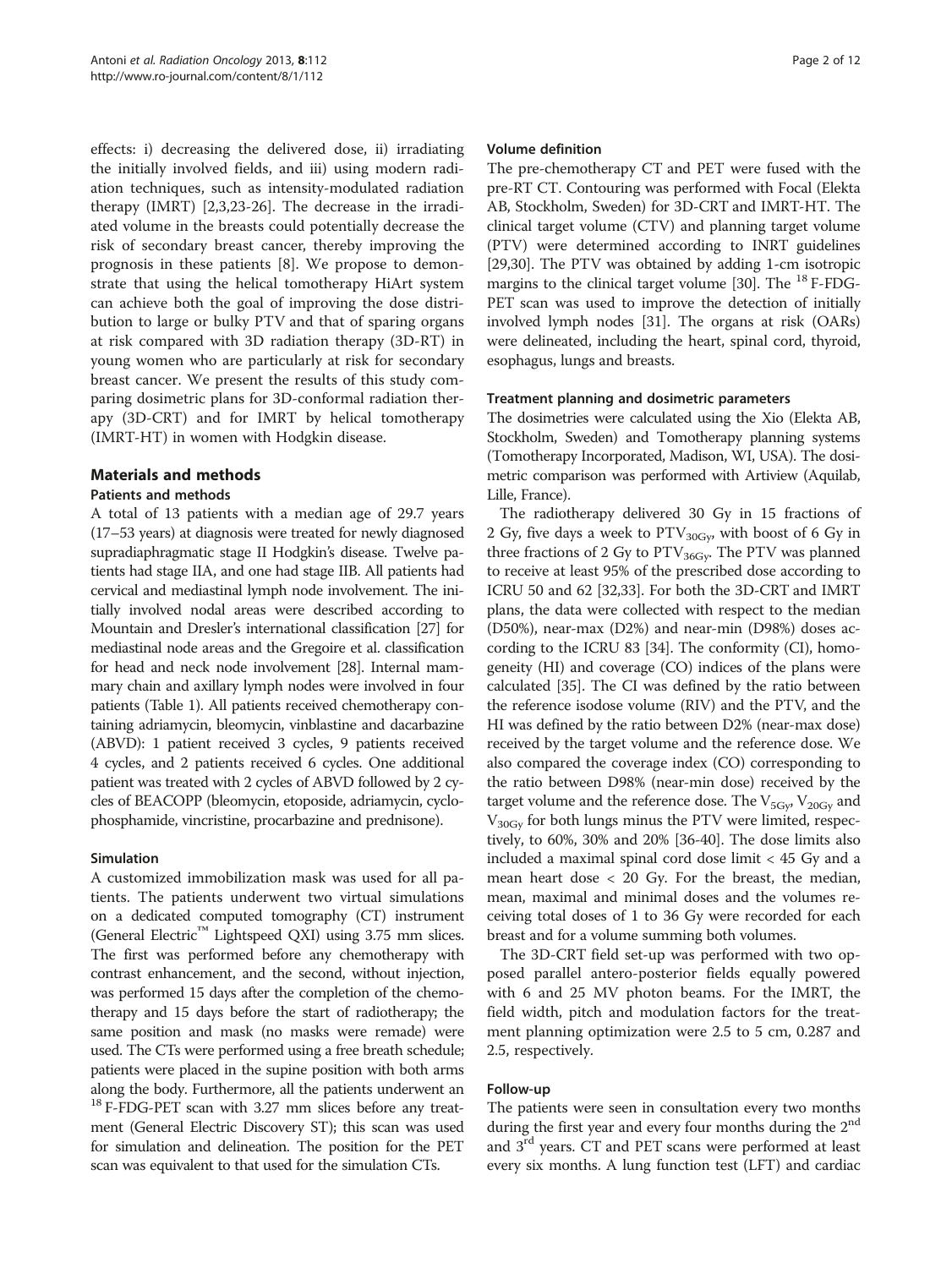| Lymph node areas             |                |                           |    |                    |                    |                    |                    |                    |                           |                    |                    |                    | Patient 1 Patient 2 Patient 3 Patient 4 Patient 5 Patient 6 Patient 7 Patient 8 Patient 9 Patient 10 Patient 11 Patient 12 Patient 13 |                    |
|------------------------------|----------------|---------------------------|----|--------------------|--------------------|--------------------|--------------------|--------------------|---------------------------|--------------------|--------------------|--------------------|---------------------------------------------------------------------------------------------------------------------------------------|--------------------|
| Cervical lymph node areas    | 2R             |                           |    |                    |                    | X                  |                    |                    | X                         |                    | Xo                 |                    |                                                                                                                                       |                    |
|                              | 3R             | $\boldsymbol{\mathsf{x}}$ |    |                    |                    | Xo                 | Xo                 |                    | $\pmb{\mathsf{x}}$        |                    | X                  |                    | $\mathsf{x}$                                                                                                                          |                    |
|                              | $4\mathsf{R}$  | $\pmb{\chi}$              | Xo |                    |                    | Xo                 | Xo                 | $\pmb{\mathsf{X}}$ | Xo                        |                    | Xo                 | $\pmb{\mathsf{X}}$ | Xo                                                                                                                                    | $\pmb{\mathsf{X}}$ |
|                              | $5R$           | X                         |    |                    |                    | X                  |                    |                    | Xo                        |                    | X                  |                    |                                                                                                                                       |                    |
|                              | 2 <sub>L</sub> | Xo                        |    |                    |                    |                    |                    |                    |                           |                    | X                  |                    |                                                                                                                                       |                    |
|                              | 3L             | Xo                        |    |                    | $\pmb{\mathsf{X}}$ |                    | $\pmb{\chi}$       |                    |                           | X                  | Xo                 |                    |                                                                                                                                       |                    |
|                              | 4 <sub>L</sub> | Xo                        |    | Xo                 | Xo                 |                    | Xo                 | Xo                 | $\boldsymbol{\mathsf{x}}$ | X                  | Xo                 | Xo                 | Xo                                                                                                                                    | Xo                 |
|                              | 5 <sub>L</sub> | $\boldsymbol{x}$          |    | Xo                 |                    |                    |                    |                    |                           | X                  |                    | X                  |                                                                                                                                       |                    |
| Mediastinal lymph node areas | $1\mathrm{R}$  | Xo                        | Xo | Xo                 |                    | Xo                 | $\pmb{\mathsf{X}}$ |                    |                           | $\pmb{\mathsf{x}}$ |                    | $\mathsf{X}$       | $\pmb{\mathsf{X}}$                                                                                                                    | $\pmb{\mathsf{X}}$ |
|                              | 2R             | Xo                        | Xo | Xo                 | Xo                 | Xo                 | X                  |                    |                           | X                  | X                  | X                  | X                                                                                                                                     | $\pmb{\mathsf{X}}$ |
|                              | 1 <sub>L</sub> | Xo                        |    | X                  | Xo                 | $\pmb{\mathsf{X}}$ | X                  |                    |                           |                    |                    | X                  | X                                                                                                                                     | $\pmb{\mathsf{X}}$ |
|                              | 2L             | Xo                        |    | $\pmb{\mathsf{X}}$ |                    | $\mathbf{x}$       | $\pmb{\mathsf{X}}$ |                    | $\mathbf{x}$              |                    | $\pmb{\mathsf{X}}$ | $\pmb{\mathsf{X}}$ | $\pmb{\mathsf{X}}$                                                                                                                    | $\pmb{\mathsf{X}}$ |
|                              | 3A             | Xo                        | Xo | $\pmb{\mathsf{X}}$ |                    | Xo                 | $\pmb{\mathsf{X}}$ | $\mathsf{x}$       | X                         | X                  |                    | X                  |                                                                                                                                       | $\pmb{\mathsf{X}}$ |
|                              | 3P             |                           |    |                    |                    |                    |                    |                    |                           | X                  |                    | X                  |                                                                                                                                       | $\pmb{\mathsf{X}}$ |
|                              | 4R             |                           | Xo |                    |                    |                    | $\pmb{\mathsf{X}}$ |                    |                           | X                  | X                  | Xo                 | $\pmb{\mathsf{X}}$                                                                                                                    | $\pmb{\mathsf{X}}$ |
|                              | 4L             |                           | X  |                    |                    |                    | X                  |                    |                           |                    | X                  |                    |                                                                                                                                       | X                  |
|                              | 5              | $\pmb{\mathsf{x}}$        |    | Xo                 | Xo                 |                    | $\pmb{\mathsf{X}}$ | $\pmb{\mathsf{X}}$ | Xo                        | Xo                 | $\pmb{\mathsf{X}}$ | Xo                 | $\pmb{\mathsf{x}}$                                                                                                                    | Xo                 |
|                              | 6              | $\pmb{\mathsf{x}}$        |    | Xo                 | Xo                 |                    | $\pmb{\mathsf{X}}$ | Xo                 | Xo                        | Xo                 | $\pmb{\mathsf{X}}$ | Xo                 | $\pmb{\mathsf{X}}$                                                                                                                    | Xo                 |
|                              | $\overline{7}$ |                           |    |                    |                    |                    |                    |                    |                           | X                  | $\pmb{\mathsf{X}}$ |                    |                                                                                                                                       |                    |
|                              | $\,8\,$        |                           |    |                    |                    |                    |                    |                    |                           |                    |                    |                    |                                                                                                                                       |                    |
|                              | <b>10R</b>     |                           |    |                    |                    |                    | $\pmb{\mathsf{X}}$ |                    | $\pmb{\mathsf{X}}$        | X                  | $\pmb{\mathsf{X}}$ |                    |                                                                                                                                       |                    |
|                              | 10 L           |                           |    |                    |                    |                    |                    |                    |                           |                    |                    |                    |                                                                                                                                       |                    |
|                              | Para cardiac R | $\mathbf{x}$              |    |                    |                    |                    |                    |                    |                           |                    |                    |                    |                                                                                                                                       |                    |
| Axillary lymph node area     | $\mathsf R$    |                           |    |                    |                    |                    | $\pmb{\mathsf{X}}$ |                    |                           |                    |                    |                    |                                                                                                                                       |                    |
|                              | $\mathsf{L}$   |                           |    | $\pmb{\mathsf{X}}$ |                    |                    | $\pmb{\mathsf{X}}$ |                    |                           | Xo                 |                    |                    |                                                                                                                                       |                    |
| Internal mammary chains      | $\mathsf R$    |                           |    |                    |                    |                    | $\pmb{\mathsf{X}}$ |                    |                           |                    |                    | Xo                 |                                                                                                                                       |                    |
|                              | $\mathsf{L}$   |                           |    |                    |                    |                    | $\pmb{\mathsf{X}}$ |                    |                           |                    |                    |                    |                                                                                                                                       |                    |
|                              |                |                           |    |                    |                    |                    |                    |                    |                           |                    |                    |                    |                                                                                                                                       |                    |

## <span id="page-2-0"></span>Table 1 Involved lymph nodes areas (X) and those suspects of no sterilization after chemotherapy (Xo)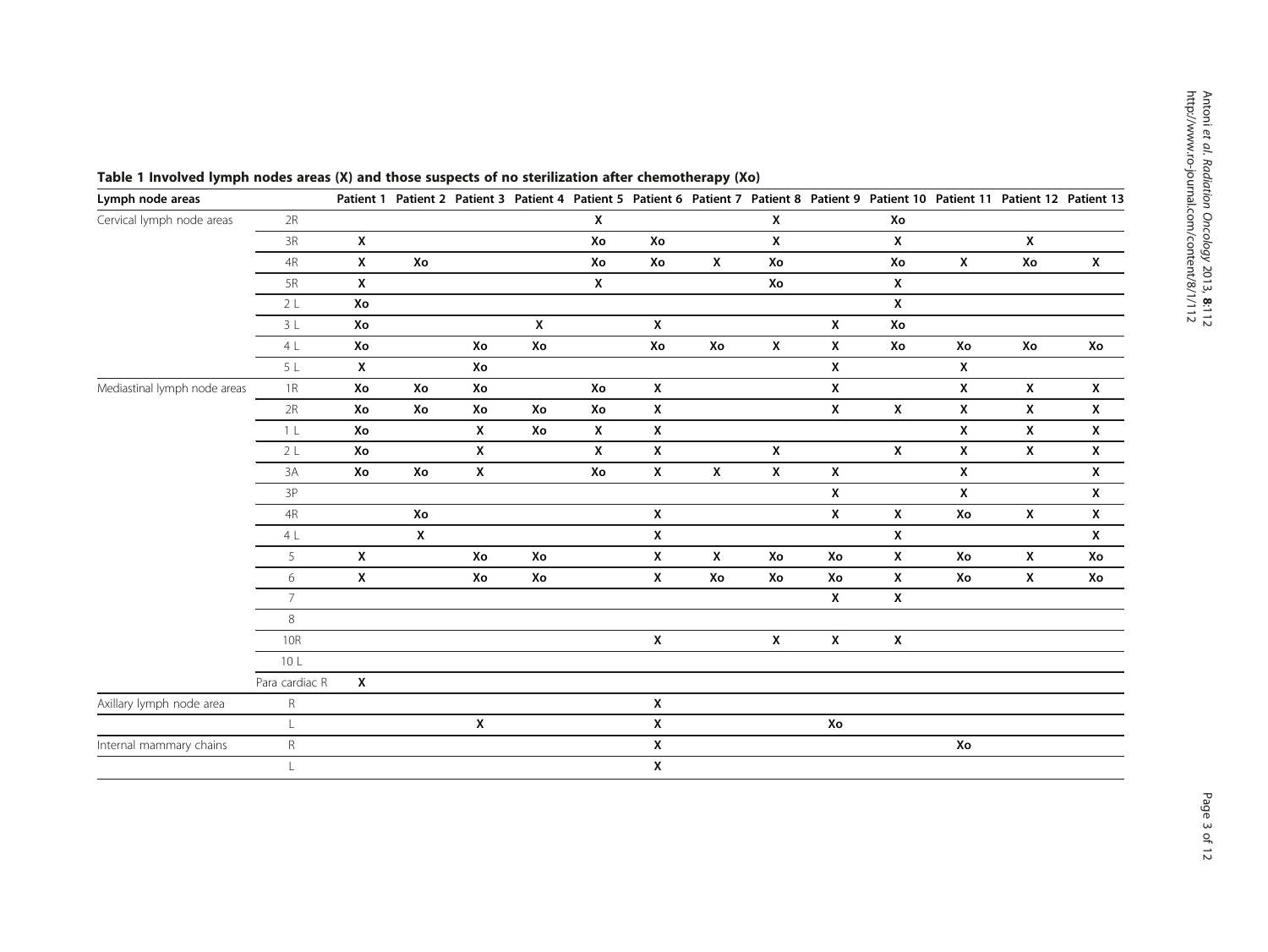ultrasound with the calculation of the left ventricular ejection fraction (LVEF) were performed at least every year and were compared with the values obtained before irradiation.

#### Statistical analysis

The dosimetric parameters of each patient were compared with the non-parametric equivalent of a paired t-test for matched observations (Wilcoxon test). The threshold for statistical significance was p < 0.05. All statistical analyses were performed using Statview 5.1 software (version 5.1 SAS Institute In.).

## Results

The median follow-up of the 13 patients was 23 months (range: 16–48). The median CTV and PTV were 272 mL (range: 155–950) and 970 mL (range: 512–2666), respectively. We observed two relapses at 15 and 28 months. The first relapse arose in a non-irradiated site (with no fixation of 18FDG and no adenopathy in the first exam of the site), and the patient was treated with a new irradiation. The patient was alive at 48 months. The second relapse appeared at the irradiated site and was treated by chemotherapy. The two-year progression-free survival was 91.6%, and the 2- and 3-year overall survivals were 100%. The median number of LCVE controls was 2 (1–4). No cardiac dysfunction was observed, with a mean LVEF of 63% (60– 70) before irradiation and 63% (55–72) at the last control. The median number of LFT was 2 (1–4). No change of the LFT at 1 year was observed, and no patient complained of breath dysfunction.

## Dose distribution

## Target dosimetry (Table [2](#page-4-0))

The conformity index was better for IMRT than for 3D-CRT, at 1.2 and 2.4, respectively (p=0.001). The median cover index was 0.8 (range: 0.4-08) for IMRT and 0.6 (range 07–0.9) for 3D-CRT (p=0.001). The homogeneity indices were not significantly different between the two plans. The mean V95% values for IMRT and 3D-CRT were 95.8% (range: 94.1-99.4%) and 93.7% (range: 76.8- 97.8%), respectively, with no significant difference between the two plans. The IMRT plans resulted in significantly lower D2% values compared with 3D-CRT, at 102.9% (range: 103.7-108.6%) and 105% (range: 101.6-105.8%), respectively (p=0.002). The D50% and D98% were not significantly different between IMRT and 3D-CRT.

## Breasts (Table [3](#page-5-0), Figures [1A](#page-6-0), [2\)](#page-7-0)

For both breast volumes, the median maximal dose was significantly lower for IMRT than for 3D-CRT, at 35.3 Gy and 38.6 Gy, respectively ( $p = 0.001$ ). However, the median mean dose was significantly higher for IMRT: 4.7 Gy compared with 2.7 Gy for 3D-CRT ( $p = 0.05$ ). As expected, the volumes receiving the highest dose were lower for IMRT;

we observed a crossing of the mean DVH curves at 16 Gy (Figure [1\)](#page-6-0). For both breasts, the volume distribution was significantly better for 3D-CRT from 1 to 11 Gy ( $p \le 0.05$ ) and for IMRT from 19 to 36 Gy ( $p \le 0.04$ ). Additionally, the median  $V_{20\text{Gy}}$ ,  $V_{25\text{Gy}}$  and  $V_{30\text{Gy}}$  values were significantly lower for IMRT compared with 3D-CRT at 3.9% and 5.7% ( $p = 0.002$ ), 1.2% and 5% ( $p = 0.001$ ), and 0.2% and 4% ( $p = 0.001$ ), respectively. However, the  $V_{5G_V}$  was significantly higher for IMRT compared with 3D-CRT, at 27% and 9.9% (p = 0.001), respectively.

## Lung (Table [3,](#page-5-0) Figure [1](#page-6-0)B)

The mean average and maximal doses were significantly higher for 3D-CRT than for IMRT, at 12.4 and 38.4 Gy and 9.7 and 36.9 Gy, respectively ( $p = 0.003$  for both). The mean  $V_{20Gy}$  and  $V_{30Gy}$  were significantly higher for 3D-CRT than for IMRT, at 30.3 and 22.1% and 15.5 and 5.3%, respectively ( $p = 0.001$  for both). However, the mean  $V_{5Gy}$  was significantly lower for 3D-CRT than for IMRT, at 46.3% and 57.7%, respectively ( $p = 0.001$ ). The lung volumes receiving doses from 1 to 8 Gy were significantly lower for 3D-RT ( $p = 0.02$ ). Between 9 and 11 Gy, the volume distributions were not significantly different. Between 12 and 36 Gy, the lung volumes were significantly lower for IMRT ( $p \le 0.01$ ). The curves intersected at a dose of 10 Gy.

## Heart (Table [3,](#page-5-0) Figure [1](#page-6-0)C)

The mean average dose was significantly higher for 3D-CRT than for IMRT, at 13.9 and 11.5 Gy, respectively ( $p =$ 0.01), although the maximal dose was significantly lower for 3D-CRT than for IMRT, at 37.1 Gy and 38 Gy, respectively (p = 0.01). The mean  $V_{20Gy}$  and  $V_{30Gy}$  were significantly higher for 3D-CRT than for IMRT, at 35.7 and 29% and 25 and 14.4%, respectively ( $p = 0.002$  and  $p = 0.001$ , respectively). The heart volumes receiving doses of 1 or 2 Gy were significantly lower for 3D-RT ( $p < 0.009$ ). Between 3 and 11 Gy and for 35 and 36 Gy, the mean volume distributions were not significantly different. Between 12 and 34 Gy, the mean volume distributions were significantly lower for IMRT ( $p \le 0.04$ ). The curves intersected at a dose of 7 Gy.

## Esophagus (Table [3](#page-5-0), Figure [1D](#page-6-0))

The mean average dose was significantly higher for 3D-CRT than for IMRT, at 24.6 and 21.5 Gy, respectively ( $p =$ 0.002). The mean maximal doses were not significantly different for 3D-CRT and for IMRT. The mean  $V_{35Gy}$  was significantly higher for 3D-CRT than for IMRT, at 41% and 28.5%, respectively ( $p = 0.02$ ). Between 1 and 9 Gy and for 36 Gy, the mean volume distributions were not significantly different. Between 10 and 35 Gy, the mean volume distributions were significantly lower for IMRT ( $p \le 0.04$ ). The curves intersected at a dose of 6 Gy.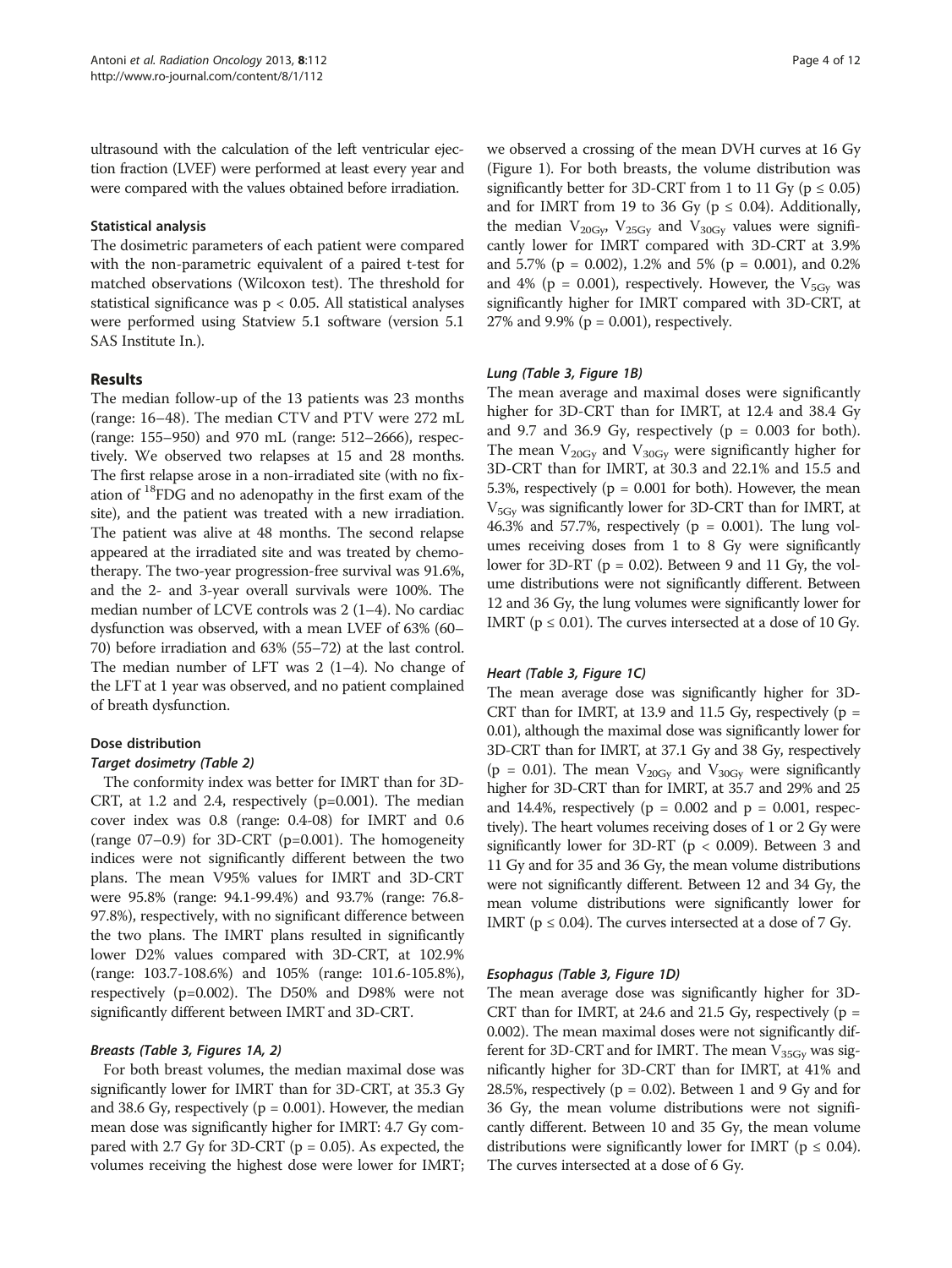| Patient        | V95%      |                | D98%      |                | D50%      |                | D <sub>2%</sub> |                | CI     |                | HI        |                | <b>CO</b> |                |
|----------------|-----------|----------------|-----------|----------------|-----------|----------------|-----------------|----------------|--------|----------------|-----------|----------------|-----------|----------------|
|                | 3D-CRT    | <b>IMRT HT</b> | 3D-CRT    | <b>IMRT HT</b> | 3D-CRT    | <b>IMRT HT</b> | 3D-CRT          | <b>IMRT HT</b> | 3D-CRT | <b>IMRT HT</b> | 3D-CRT    | <b>IMRT HT</b> | 3D-CRT    | <b>IMRT HT</b> |
|                | 95.6      | 96.2           | 91.3      | 93.05          | 102       | 99.9           | 106.6           | 104.1          | 2.3    | 1.2            | 1.1       | 1.1            | 0.6       | 0.8            |
| <sup>2</sup>   | 96.8      | 94,9           | 92.9      | 90.7           | 100.7     | 99.9           | 104.7           | 102.8          | 2.4    | 1.1            | 1.1       | 1.1            | 0.7       | 0.8            |
| $\overline{3}$ | 92.3      | 98.1           | 82.5      | 95.2           | 100       | 100            | 104.4           | 103.05         | 2.3    | 1.3            | 1.1       | 1.1            | 0.5       | 0.7            |
| $\overline{4}$ | 94.3      | 99.4           | 92.3      | 97.8           | 99.4      | 100.1          | 107.3           | 102.1          | 2.8    | 1.3            | 1.1       | 1.1            | 0.8       | 0.9            |
| 5              | 91.9      | 97.5           | 90.4      | 94.4           | 99.1      | 99.8           | 105             | 102.3          | 2.3    | 1.3            | 1.1       | 1.1            | 0.6       | 0.7            |
| 6              | 76.8      | 94.6           | 86.3      | 90.6           | 97.7      | 101.2          | 104.7           | 105.8          | 2.6    | 1.3            | 1.1       | 1.1            | 0.4       | 0.7            |
| $\overline{7}$ | 94.5      | 95.3           | 88.1      | 92.3           | 103.05    | 100            | 106             | 101.6          | 2.8    | 1.1            | 1.2       | 1.1            | 0.6       | 0.8            |
| 8              | 92.2      | 94.9           | 87.5      | 91.1           | 101.6     | 100            | 108.6           | 102.9          | 2.4    | 1.1            | 1.1       | 1.1            | 0.5       | 0.7            |
| 9              | 96.1      | 94.3           | 93.3      | 90.5           | 99.6      | 99.7           | 103.7           | 102.9          | 2.4    | 1.1            | 1.1       | 1.1            | 0.6       | 0.8            |
| 10             | 94.1      | 96.8           | 90.8      | 93             | 99.8      | 99.7           | 104.5           | 102.5          | 2.3    | 1.3            | 1.1       | 1.1            | 0.7       | 0.7            |
| 11             | 97.8      | 94.1           | 94.6      | 90             | 101.7     | 99.8           | 104.9           | 103            | 3.1    | 1.1            | 1.1       | 1.1            | 0.5       | 0.7            |
| 12             | 97.2      | 95.1           | 93.7      | 91.6           | 102       | 100            | 106.6           | 103.4          | 3.0    | 1.1            | 1.1       | 1.1            | 0.8       | 0.8            |
| 13             | 97.7      | 94.5           | 94.5      | 90.5           | 101.4     | 99.8           | 105.4           | 102.9          | 3.0    | 1.2            | 1.1       | 1.1            | 0.8       | 0.8            |
| mean           | 93.7      | 95.8           | 90.6      | 92.4           | 100.6     | 100            | 105.6           | 103            | 2.6    | 1.2            | 1.1       | 1.1            | 0.6       | 0.8            |
| median         | 94.5      | 95.1           | 91.3      | 91.6           | 100.7     | 99.9           | 105             | 102.9          | 2.4    | 1.2            | 1.1       | 1.1            | 0.6       | 0.8            |
| (p)            | <b>NS</b> |                | <b>NS</b> |                | <b>NS</b> |                | 0.002           |                | 0.001  |                | <b>NS</b> |                | 0.001     |                |

<span id="page-4-0"></span>Table 2 PTV dose-constraints and indexes for each patient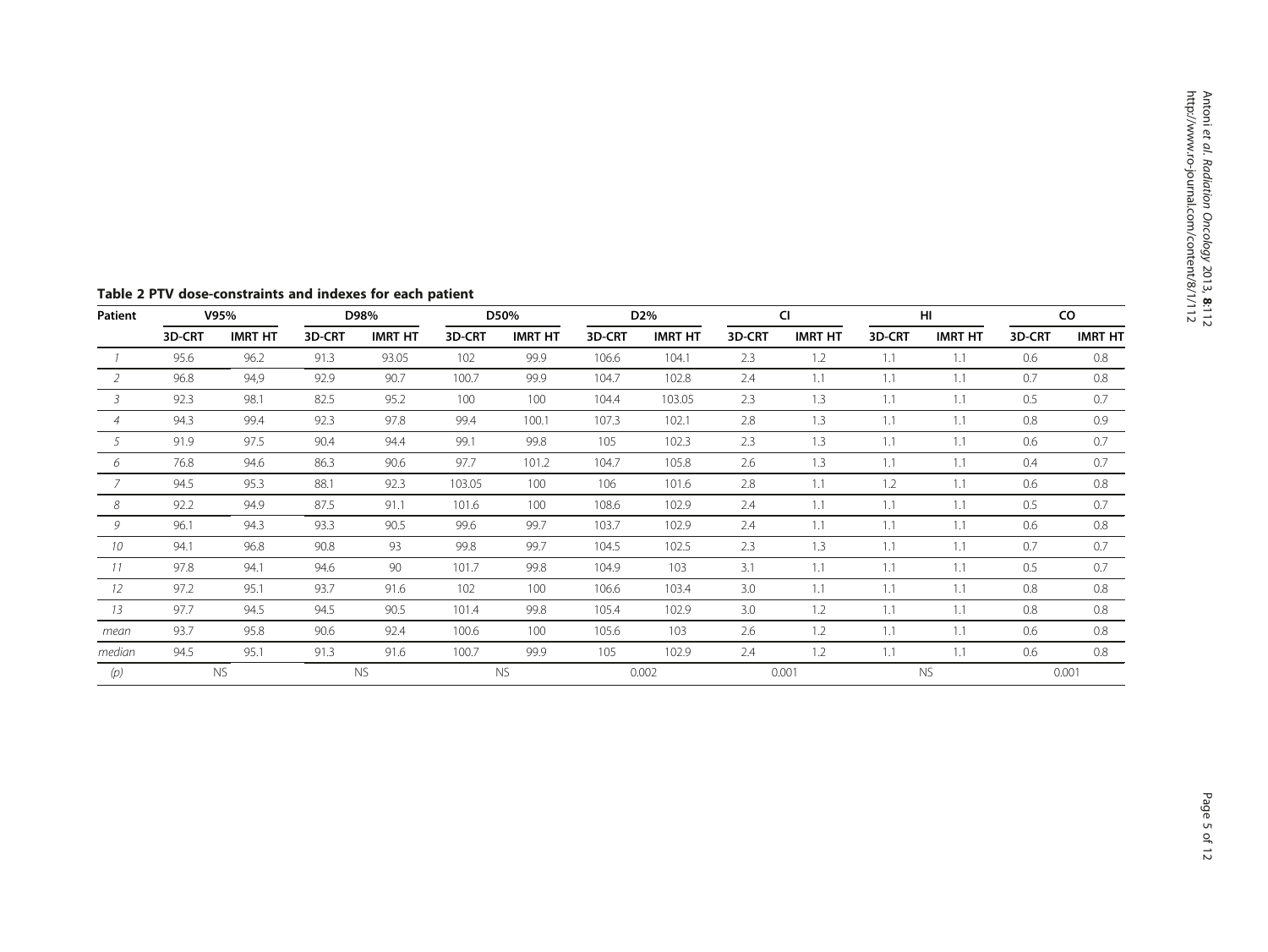<span id="page-5-0"></span>Table 3 Dose-comparisons into organs at risk according to radiation therapy technique

| Factors / Dose (Gy) |             | 3D-CRT |       | <b>IMRT</b> | (p)   |       |
|---------------------|-------------|--------|-------|-------------|-------|-------|
|                     |             | Median | Mean  | Median      | Mean  |       |
| <b>Breasts</b>      | Dmax        | 38.6   | 38.3  | 35.3        | 33.6  | 0.001 |
|                     | Dmin        | 0.001  | 0.02  | 0.3         | 0.8   | 0.001 |
|                     | Dmean       | 2.7    | 4.9   | 4.7         | 5.7   | 0.05  |
|                     | V5 Gy       | 9.9    | 17.2  | 27          | 32.7  | 0.001 |
|                     | V20 Gy      | 5.7    | 11.6  | 3.9         | 9.1   | 0.002 |
|                     | V25 Gy      | 5.05   | 10.4  | 1.2         | 4.6   | 0.001 |
|                     | V30 Gy      | 4.05   | 8.9   | 0.2         | 2.6   | 0.001 |
| <b>Right breast</b> | Dmax        | 37.7   | 34.6  | 32.7        | 30.3  | 0.01  |
|                     | Dmin        | 0.001  | 0.02  | 0.3         | 0.8   | 0.001 |
|                     | Dmean       | 2.1    | 3.8   | 4.4         | 5.2   | 0.007 |
|                     | V5 Gy       | 7.8    | 13.1  | 25.5        | 29.7  | 0.001 |
|                     | V20 Gy      | 4.3    | 8.5   | 2.6         | 7.8   | NS    |
|                     | V25 Gy      | 3.5    | 7.5   | 1.04        | 4.3   | 0.004 |
|                     | V30 Gy      | 2.7    | 6.4   | 0.2         | 2.3   | 0.002 |
| Left breast         | Dmax        | 38.3   | 35.5  | 34          | 31.8  | 0.02  |
|                     | Dmin        | 0.001  | 0.08  | 0.3         | 1.5   | 0.001 |
|                     | Dmean       | 3.2    | 6     | 4.6         | 6.2   | ΝS    |
|                     | V5 Gy       | 11.1   | 21.3  | 31.8        | 35.8  | 0.007 |
|                     | V20 Gy      | 6.4    | 14.4  | 3.6         | 10.1  | 0.002 |
|                     | V25 Gy      | 5.5    | 13    | 1.5         | 4.9   | 0.002 |
|                     | V30 Gy      | 4.4    | 11.1  | 0.4         | 2.8   | 0.002 |
| Lung-PTV            | <b>Dmax</b> | 38.6   | 38.4  | 36.8        | 36.9  | 0.003 |
|                     | Dmin        | 0.1    | 0.2   | 0.3         | 0.7   | 0.002 |
|                     | Dmean       | 12     | 12.4  | 9.2         | 9.7   | 0.003 |
|                     | V5 Gy       | 47.1   | 46.3  | 56.4        | 57.7  | 0.001 |
|                     | V20 Gy      | 28.2   | 30.3  | 12.2        | 15.5  | 0.001 |
|                     | V30 Gy      | 19.4   | 22.1  | 4.9         | 5.3   | 0.001 |
| Heart               | Dmax        | 37.3   | 37.1  | 38.1        | 38    | 0.01  |
|                     | Dmin        | 0.3    | 0.6   | 0.7         | 1.3   | 0.001 |
|                     | Dmean       | 13     | 13.9  | 11.2        | 11.5  | 0.01  |
|                     | V20 Gy      | 32.3   | 35.7  | 20.7        | 25    | 0.002 |
|                     | V30 Gy      | 23.1   | 29    | 11.1        | 14.4  | 0.001 |
| Oesophagus          | Dmax        | 37.3   | 37.3  | 36.9        | 36.9  | ΝS    |
|                     | Dmin        | 0.4    | 3.0   | 0.8         | 1.7   | 0.02  |
|                     | Dmean       | 23.3   | 24.6  | 20.8        | 21.5  | 0.002 |
|                     | V35 Gy      | 48.4   | 41    | 26.7        | 28.5  | 0.02  |
| <b>Thyroid</b>      | Dmax        | 37.2   | 37.2  | 36.9        | 37.1  | ΝS    |
|                     | Dmin        | 3.4    | 13.9  | 12.6        | 15.1  | ΝS    |
|                     | Dmean       | 34.6   | 30.1  | 31.6        | 29.4  | NS    |
|                     | V30 Gy      | 87.7   | 75.1  | 72.7        | 64.1  | 0.003 |
| Integral dose       | Mean (Gy.L) |        | 179.0 |             | 176.8 | ΝS    |

#### Thyroid (Table 3, Figure [1](#page-6-0)E)

The mean average, maximum and minimal doses were not significantly different for 3D-CRT compared with IMRT, at 30.1 and 29.4 Gy, 37.2 and 37.1 Gy and 13.9 and 15.1 Gy, respectively. The mean  $V_{30\text{Gv}}$  was significantly higher for 3D-CRT than for IMRT, at 75.1 and 64.1%, respectively ( $p = 0.0033$ ). For 1 and 2 Gy, between 18 and 20 Gy and for 36 Gy, the mean volume distributions were not significantly different. Between 3 and 17 Gy, the mean volume distributions were significantly lower for 3D-CRT ( $p \le 0.02$ ). Between 21 and 35 Gy, the mean volume distributions were significantly lower for IMRT ( $p \le 0.02$ ). The curves intersected at a dose of 19 Gy.

## **Discussion**

This study reports a dosimetric comparison of a series of 13 women with bulky early-stage Hodgkin lymphoma treated with INRT and IMRT using tomotherapy. This study is the third publication comparing IMRT and conformal 3D radiotherapy; a case report previously compared both techniques [\[41](#page-10-0)], and one series of 10 women comparing four irradiation plans was recently published [[8\]](#page-9-0). In our series, the volumes were large (bulky tumors) and needed extensive radiation fields, leading to a difficult conformal treatment able to spare numerous organs at risk, such as the heart, lung, thyroid and spine. All plan comparisons were performed before the treatment, and overall the patients were treated with IMRT. Because of the excellent outcome of the patients with early-stage Hodgkin disease and the known risk of ionizing radiation, decreasing the treatment was performed. A decrease in the total dose was the first step [\[23\]](#page-9-0); the second step was the adaptation of the irradiated volume from the involved fields to the initial involved node areas [[3,29](#page-9-0),[30](#page-9-0)[,42-44](#page-10-0)]. A "Mantelet" field was progressively avoided. The last step to improve the dose distribution was the use of IMRT or proton therapy or of respiratory gating [\[24,25,30,](#page-9-0)[45](#page-10-0)-[49](#page-10-0)]. All these techniques aim to achieve better homogeneity of the target dose distribution, which we proved in our study as the conformity index was reduced by a factor of 2 between 3D-CRT and IMRT.

However, the treatment remains challenging. A recently published trial demonstrated that a combination of ABVD and radiotherapy improved disease-free survival compared with ABVD alone but that the overall survival was worse in the combination group [[50\]](#page-10-0). The main reason for the increase in mortality with the combination treatment was the excess of causes of death other than Hodgkin disease in the combined treatment group [\[50\]](#page-10-0). The doses and radiation technique could be responsible for this loss of survival. However, in that study, the RT-fields used in the RT-arm were outdated, i.e., subtotal nodal irradiation, which is known to contribute to increase morbidity and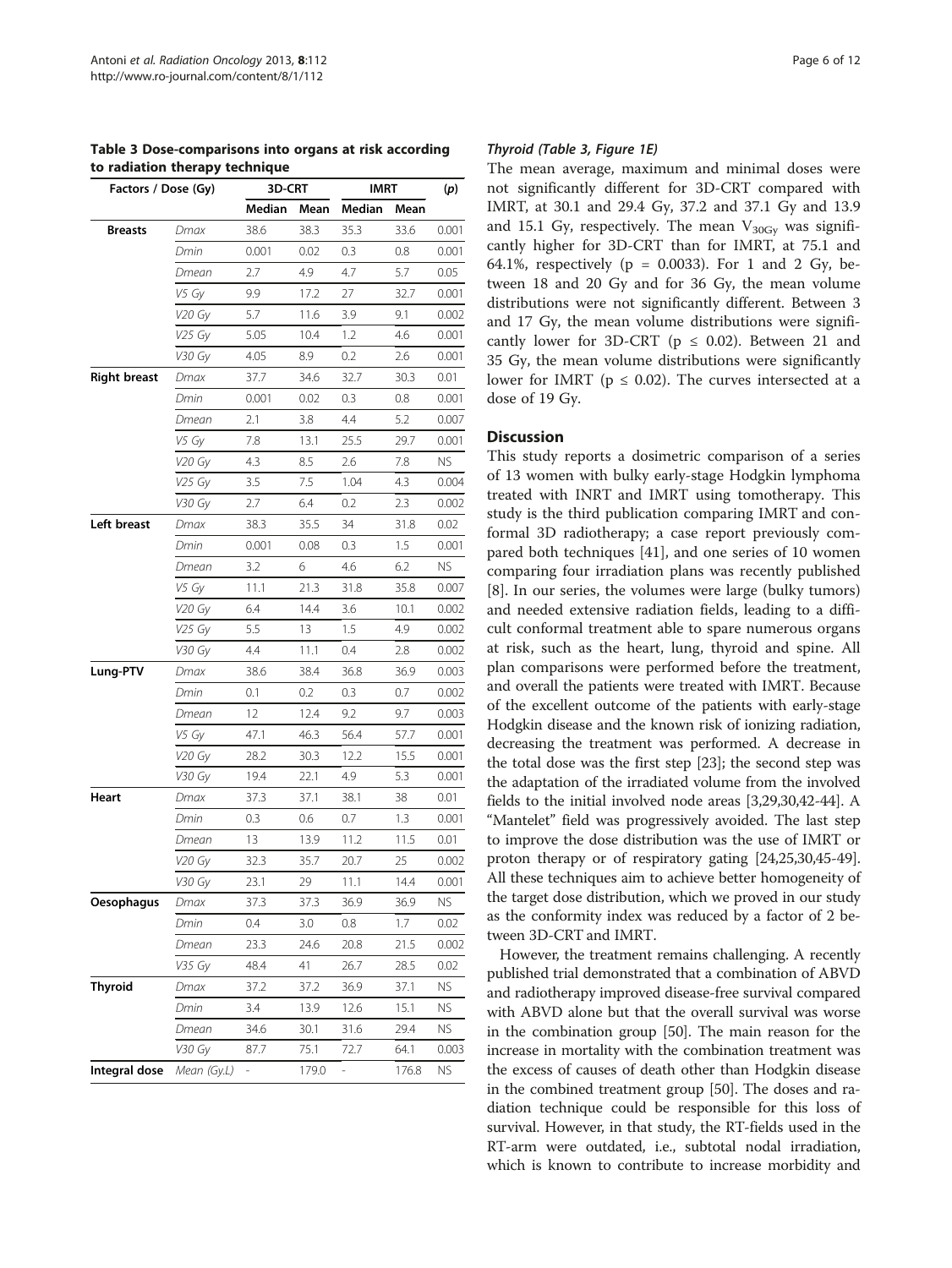<span id="page-6-0"></span>

mortality from cardio-toxicity and secondary cancers. Moreover, many of the deaths in the radiotherapy arm were clearly unrelated to radiotherapy [\[50\]](#page-10-0). A meta-analysis that pooled the results of trials comparing the combination of chemotherapy and radiotherapy and the same chemotherapy regimens alone showed that combined treatment was associated with a better disease-free survival and a higher survival rate. However, the chemotherapy schedules were not considered optimal [\[51\]](#page-10-0).

The main causes of death after Hodgkin disease treatment include secondary cancers and lung and heart dysfunction. The cardiac pathologies induced by radiation

are highly variable [[52\]](#page-10-0), and the delivered dose to the heart is a major factor of these complications [\[53,54\]](#page-10-0). However, the dose relationship that induces cardiac morbidity and cancer is a matter of debate as there is sufficient evidence to suggest a linear dose–response for cardiac mortality [[55](#page-10-0)], with doses < 5 Gy most likely being less at risk than higher doses [\[56](#page-10-0)]. Decreasing the dose to the heart is a major goal, which can be reached with IMRT, even if the NTCP (normal tissue complication probability) is low at these doses [[41](#page-10-0)].

For solid secondary neoplasms, breast and lung cancers are the most frequent types of malignant tumor [\[10,](#page-9-0)[57](#page-10-0)].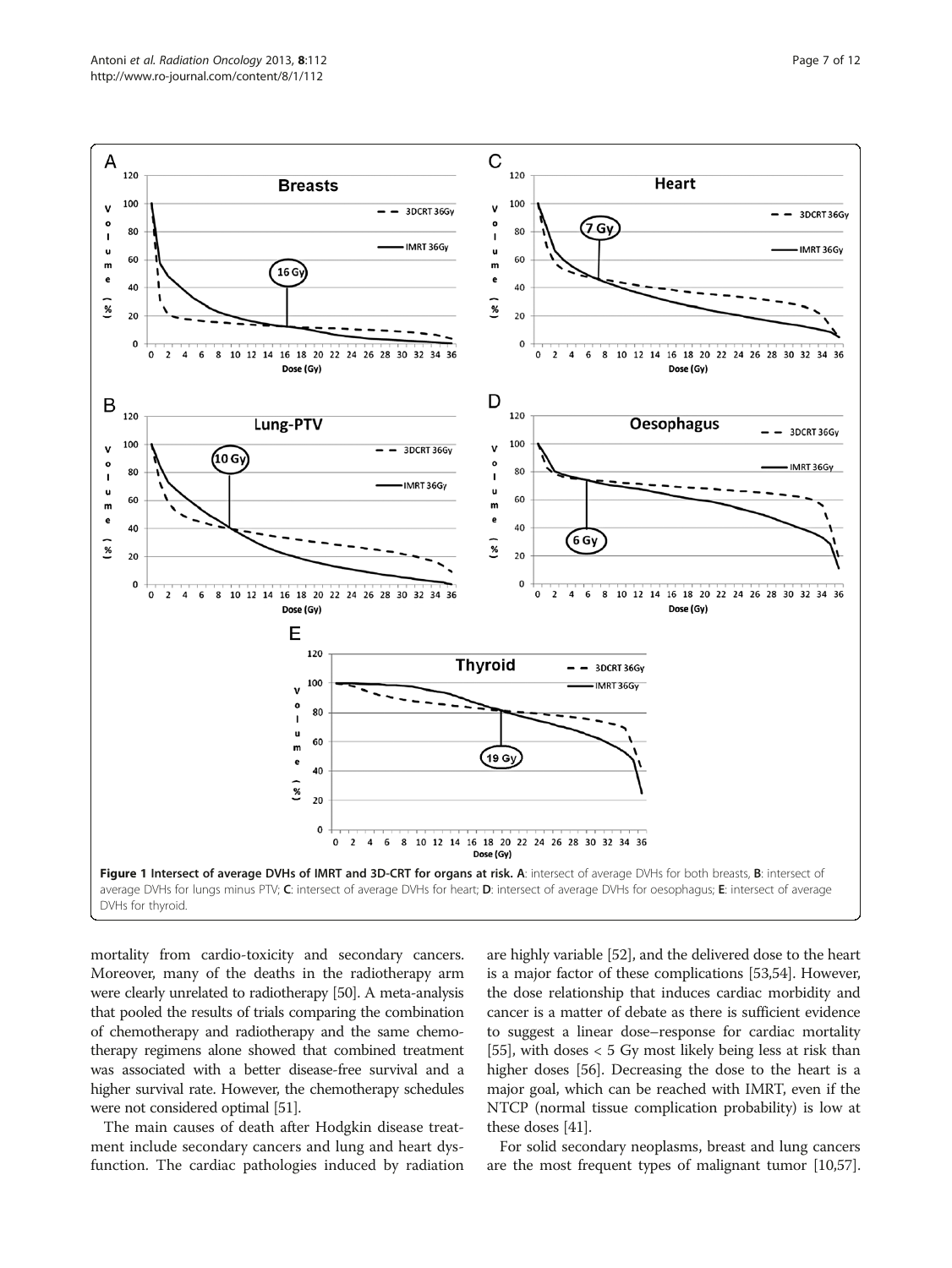<span id="page-7-0"></span>

The increase in the risk for breast cancer has been well described [[58](#page-10-0)-[64](#page-10-0)]. The roles of dose [\[64\]](#page-10-0), volume [\[65\]](#page-10-0) and age [\[10,16\]](#page-9-0) are well known. The risk of secondary lung cancer is related to the combined treatment and, specifically for radiotherapy, the function of the dose and irradiated volume [\[66,67](#page-10-0)]. The dose–response relationships for secondary cancers also suggest a linear dose–response, with the exception of thyroid cancer [\[57,64](#page-10-0)].

The follow-up of the patients in this series could be considered to be short, but the risk of relapse is always quick; although we treated large tumors, we did not observe an increase in the relapse rate. Paumier et al. published comparable results with a longer follow-up [\[24,25](#page-9-0)]. Our series is the first study of women treated with tomotherapy IMRT, and we can suggest some conclusions. As expected, IMRT with tomotherapy decreased the median conformity index by twice, from 2.4 for 3D–CRT to 1.2 with IMRT, a highly significant difference. IMRT is feasible and well tolerated in terms of clinical tolerance and heart and pulmonary functions. Large doses were clearly demonstrated as responsible for the complications after Hodgkin disease. The dose distributions were clearly improved by IMRT. This improvement was obtained mainly for the higher doses that cause heart morbidity and induce cancer. For the breasts, doses greater than 20 Gy are at risk of inducing cancer. Van Leeuwen et al. showed a significantly higher breast cancer risk in patients receiving radiotherapy alone at a dose of  $\geq$  24 Gy [[64](#page-10-0)]. Bhatia et al. also demonstrated that young patients given < 20 Gy to the breasts did not have a significantly higher risk of breast cancer compared with the controls [\[10\]](#page-9-0). The  $V_{20\text{Gv}}$  $V_{25Gy}$  and  $V_{30Gy}$  were 1.5, 2.5 and 3.5 times lower, respectively, for IMRT than for 3D-CRT. For the lung tissues, the  $V_{20\text{Gy}}$  and  $V_{30\text{Gy}}$  were 2 times and 4.5 times lower, respectively, for IMRT than for 3D-CRT. For the heart, the  $V_{20Gy}$  and  $V_{30Gy}$  were 1.4 and 2 times lower, respectively, for IMRT than for 3D-CRT. For the esophagus, the  $V_{35Gv}$ was 1.7 lower for IMRT than for 3D-CRT, and for the thyroid, the  $V_{30\text{Gv}}$  was 1.2 lower for IMRT. Based on this list of classical constraints to critical organs, we demonstrated that IMRT can deliver a higher dose to the PTV and successfully decrease the highest dose in all the critical organs at risk of secondary cancer or dysfunction. The values of lung  $V_{20Gy}$  and heart  $V_{30Gy}$  were comparable with those previously published [\[8,24](#page-9-0)[,41,48](#page-10-0)].

However, controlling the secondary appearance of breast cancer by ultrasound CT and magnetic resonance imaging beginning at least five to eight years after the completion of radiation therapy is recommended. For lung cancer, preventing smoking is recommended. Interestingly, the risk of mortality using the estimated 20-year survival for patients with solid secondary cancer was shown to be 72% compared with 80% for those who did not develop any secondary cancer, which was not significantly different [[57](#page-10-0)]. Furthermore, a recently published study reported that conservative treatment followed by irradiation can be efficiently performed in patients with breast cancer after Hodgkin disease [\[68](#page-10-0)].

Some discussions have criticized the risk of secondary cancer with respect to the "bath" of low-to-moderate doses delivered to the patient's body [\[49](#page-10-0)]. However, some arguments can reassure patients and physicians.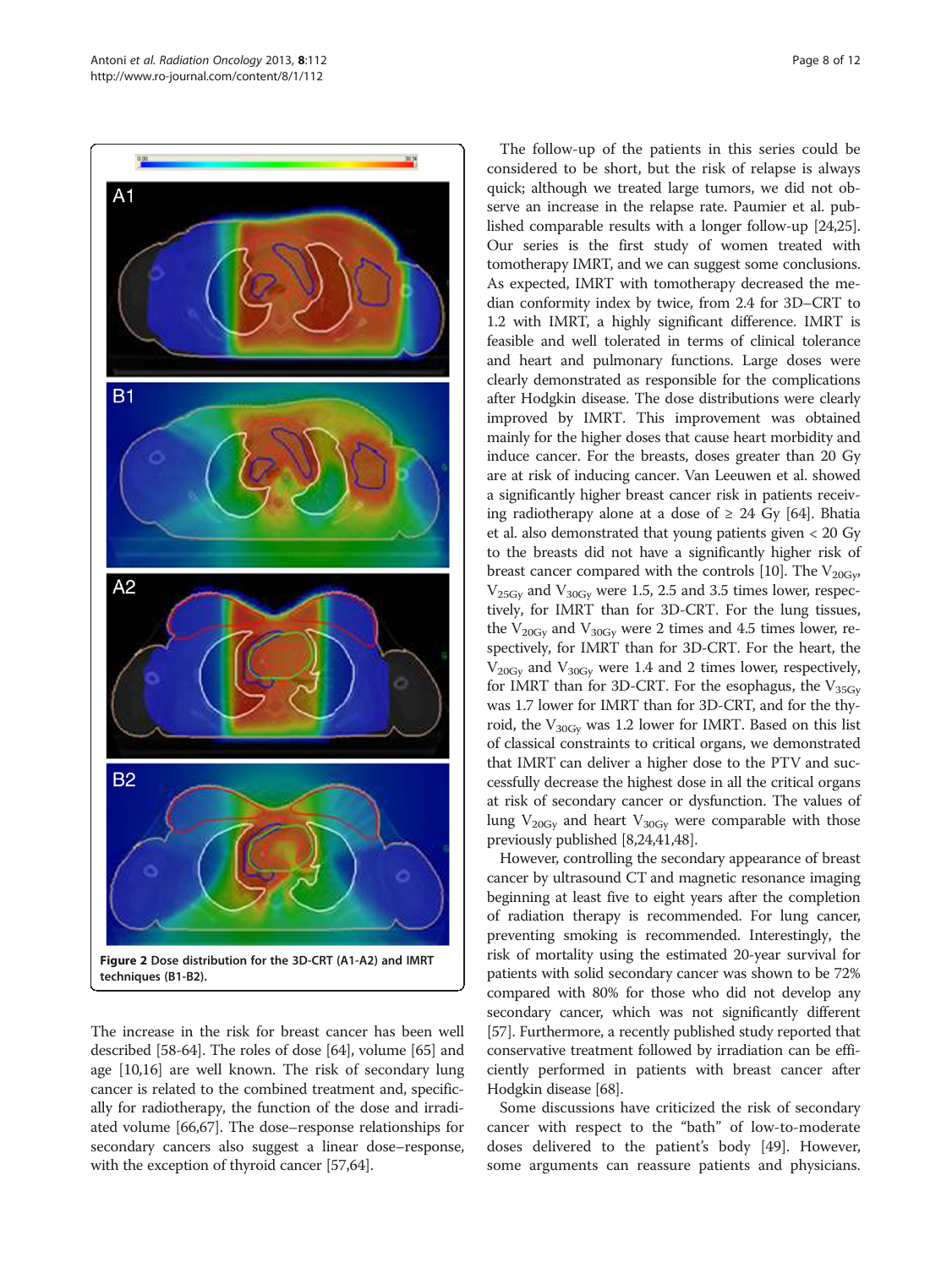The first complication in Hodgkin disease in cases similar to those in our series is cardiac side effects up to cardiac death. The decrease in the dose in this organ at risk is assumed to decrease the chance of this type of death or morbidity. The same conclusion can be reached for lung function complications. Some authors have translated the decrease in the dose in NTCP (normal tissue complication probabilities), showing the clear impact of the decrease in the dose in lowering complications [\[41,48](#page-10-0)].

Notably, the question of radiation-induced carcinogenesis remains controversial. In particular, the phenomenon of radiation hormesis at low radiation doses has attracted increasing attention [[69](#page-10-0)]. Radiation hormesis is considered to be an adaptive response to the external stress of radiation exposure and is manifested in several cell lines in the form of reduced chromosomal aberrations and increased longevity.

Recently, Weber et al. showed by calculating the excess relative risk that decreasing the irradiation fields leads to a dramatic decrease in radiation-induced cancer. However, for comparable irradiation fields, the risks appeared higher for IMRT than for 3D-CRT. These calculations have been performed with linear and non-linear models, taking into account mainly the low dose volume risk [\[8\]](#page-9-0). However, two major clinical series for breast cancer demonstrated a dose-risk relationship [\[63,64](#page-10-0)]. Furthermore, clinical data have suggested that only a minority of tumors developed inside  $($ <10%) or outside  $(11%)$  the PTV  $[70,71]$  $[70,71]$ . Rather, the majority of secondary cancers have been observed within the margin of the PTV [\[71\]](#page-10-0) or at the field periphery [[71,72\]](#page-10-0). This region of the dose or penumbra is rarely studied in the dose distribution and can highly vary according to the photon energy used for irradiation. This observation could suggest that radiation-induced cell death becomes dominant over carcinogenic mutations radiation dose increases. This hypothesis, thus, appears to contrast with the dose reduction developed recently and to not correlate with the clinical observation of Kirova et al., who showed that the dose levels at which secondary cancers are most likely to occur have not yet been clearly established. The authors showed that most reported cases of radiationinduced sarcomas after breast irradiation occurred at sites that had received doses of 60–80 Gy, with a minimal dose of 10 Gy [\[9\]](#page-9-0).

Extrapolating the risk of radiation-induced carcinogenesis is an uncertain exercise. Data on radiation carcinogenesis are mainly derived from retrospective studies, with variable patient populations exposed to variable radiation doses with dosimetry that is often uncertain. In addition, a heightened risk of secondary malignancies may exist in these patients. In an extensive review of the literature, Suit et al. concluded that the experimentally observed heterogeneity in the induced secondary cancer risk indicated a large genetic role in the determination

of risk in the individual [[73\]](#page-10-0). Furthermore, due to the quite large and undefined heterogeneity in the patient populations studied, no precise quantification of the risk of radiation-induced secondary cancer is available at present [[73](#page-10-0)]. Most of these series had difficulties in differentiating the pathological subtypes and dose distributions, which seems to be important data to take into account to ameliorate the predictive analysis. With respect to the risk of complications, a large series of children treated with ionizing radiation demonstrated that the risk of cancer induction was not clearly related to the dose. One third of those cancers arose in areas that received a low dose, one third in areas receiving a moderate doses, and one third in areas receiving a high dose [\[74\]](#page-11-0). In our series, specially conducted in women, we showed that IMRT was able to significantly avoid large tissue volumes receiving moderate to large doses at the cost of increasing the volume receiving a low dose. However, the integral dose is not increased by the IMRT technique with tomotherapy compared with 3D-CRT, as shown previously [\[41,](#page-10-0)[75](#page-11-0)].

Another factor of confusion could have appeared because decreasing the dose to non-tumoral tissues will likely lead to a decrease in radiation-related non-cancerous disease. Thus, the absolute number of cancers could increase in the future by improving the survival of the global population.

A better understanding of the dose distributions and inducible secondary cancer for each organ is necessary to perform dosimetry with real dose constraints to protect against the development of secondary cancers. Additionally, a prudence principle is required. With respect to this goal, radiation oncologists are able to demonstrate some advantages of IMRT compared with 3D-RT.

#### Conclusion

IMRT is an elegant treatment to irradiate large Hodgkin disease in women. It allows good local control to be achieved and has no acute side effects. Because of the decrease in the higher dose in most organs at risk, this therapy will hopefully decrease late complications. However, a longer follow-up is needed to definitively evaluate such an outcome.

#### Consent

Written informed consent was obtained from the patient.

#### Competing interests

The authors declare that they have no competing interests.

#### Authors' contributions

DA collected data, performed analysis and wrote article. GN design the study, analysed data and wrote article. PM, CN calculated dosimetries. All authors read and approved the final manuscript.

#### Author details

<sup>1</sup> Radiotherapy department, Centre de lutte contre le Cancer Paul Strauss, 3 rue de la Porte de l'Hôpital, Strasbourg Cedex BP 42, 67065, France.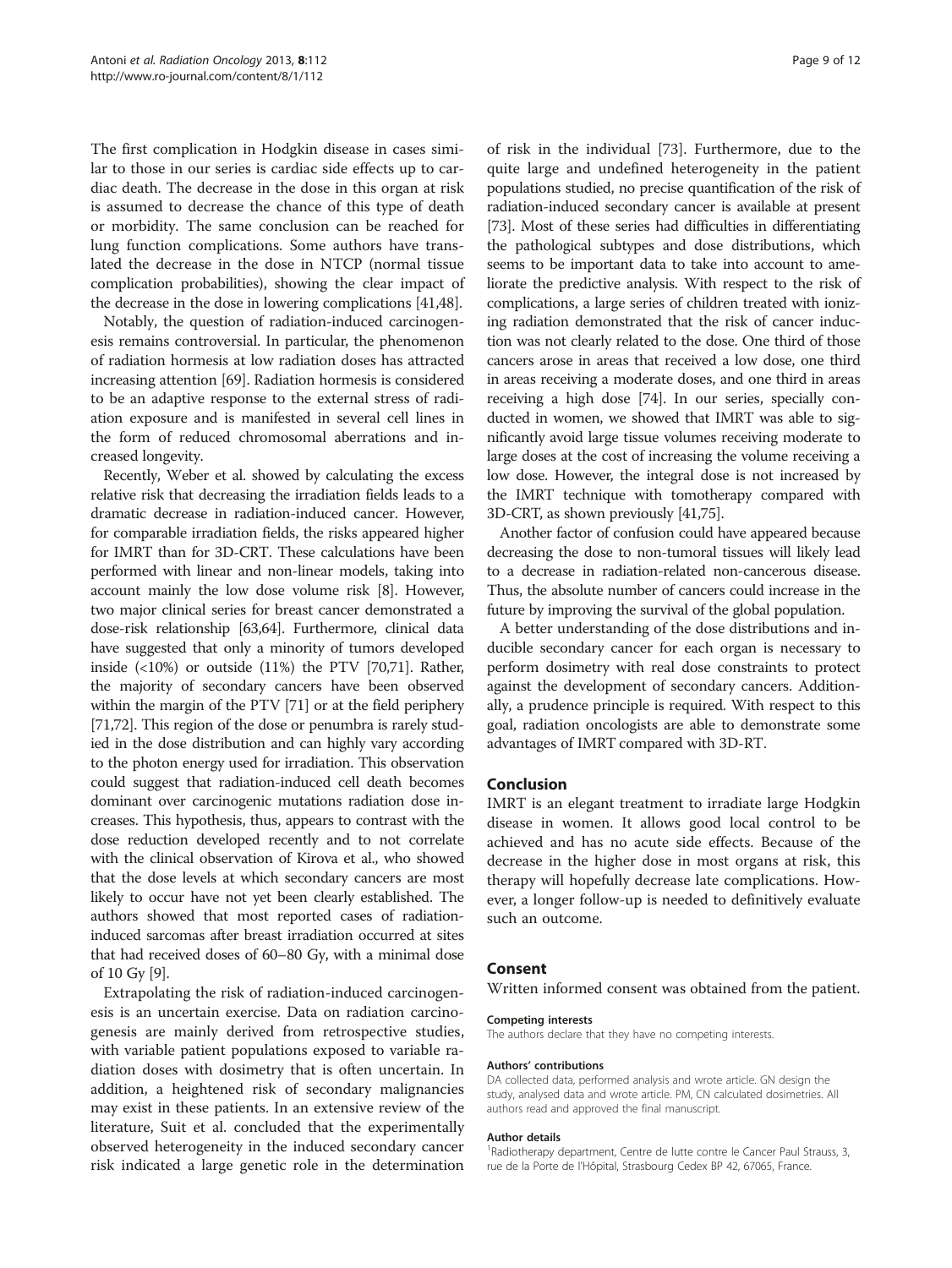<span id="page-9-0"></span>2 Department of Hematology and Oncology, Hôpital Civil, 1 place de l'Hôpital, Strasbourg 67098, France. <sup>3</sup>Nuclear Medicine department, Centre de lutte contre le Cancer Paul Strauss, 3, rue de la Porte de l'Hôpital, Strasbourg Cedex BP 42, 67065, France.

#### Received: 6 October 2012 Accepted: 16 April 2013 Published: 2 May 2013

#### References

- 1. Bonadonna G, Bonfante V, Viviani S, Di Russo A, Villani F, Valagussa P: ABVD plus subtotal nodal versus involved-field radiotherapy in early-stage Hodgkin's disease: long-term results. J Clin Oncol 2004, 22(14):2835–2841.
- 2. Engert A, Franklin J, Eich HT, Brillant C, Sehlen S, Cartoni C, Herrmann R, Pfreundschuh M, Sieber M, Tesch H, et al: Two cycles of doxorubicin, bleomycin, vinblastine, and dacarbazine plus extended-field radiotherapy is superior to radiotherapy alone in early favorable Hodgkin's lymphoma: final results of the GHSG HD7 trial. J Clin Oncol 2007, 25(23):3495–3502.
- 3. Ferme C, Eghbali H, Meerwaldt JH, Rieux C, Bosq J, Berger F, Girinsky T, Brice P, van't Veer MB, Walewski JA, et al: Chemotherapy plus involved-field radiation in early-stage Hodgkin's disease. N Engl J Med 2007, 357(19):1916–1927.
- 4. Noordijk EM, Carde P, Dupouy N, Hagenbeek A, Krol AD, Kluin-Nelemans JC, Tirelli U, Monconduit M, Thomas J, Eghbali H, et al: Combined-modality therapy for clinical stage I or II Hodgkin's lymphoma: long-term results of the European Organisation for Research and Treatment of Cancer H7 randomized controlled trials. J Clin Oncol 2006, 24(19):3128–3135.
- 5. Oeffinger KC, Mertens AC, Sklar CA, Kawashima T, Hudson MM, Meadows AT, Friedman DL, Marina N, Hobbie W, Kadan-Lottick NS, et al: Chronic health conditions in adult survivors of childhood cancer. N Engl J Med 2006, 355(15):1572–1582.
- 6. Meadows AT, Obringer AC, Marrero O, Oberlin O, Robison L, Fossati-Bellani F, Green D, Voute PA, Morris-Jones P, Greenberg M, et al: Second malignant neoplasms following childhood Hodgkin's disease: treatment and splenectomy as risk factors. Med Pediatr Oncol 1989, 17(6):477–484.
- 7. Moser EC, Noordijk EM, van Leeuwen FE, le Cessie S, Baars JW, Thomas J, Carde P, Meerwaldt JH, van Glabbeke M, Kluin-Nelemans HC: Long-term risk of cardiovascular disease after treatment for aggressive non-Hodgkin lymphoma. Blood 2006, 107(7):2912–2919.
- Weber DC, Johanson S, Peguret N, Cozzi L, Olsen DR: Predicted risk of radiation-induced cancers after involved field and involved node radiotherapy with or without intensity modulation for early-stage hodgkin lymphoma in female patients. Int J Radiat Oncol Biol Phys 2011, 81(2):490–497.
- 9. Kirova YM, Vilcoq JR, Asselain B, Sastre-Garau X, Fourquet A: Radiation-induced sarcomas after radiotherapy for breast carcinoma: a large-scale single-institution review. Cancer 2005, 104(4):856–863.
- 10. Bhatia S, Robison LL, Oberlin O, Greenberg M, Bunin G, Fossati-Bellani F, Meadows AT: Breast cancer and other second neoplasms after childhood Hodgkin's disease. N Engl J Med 1996, 334(12):745–751.
- 11. Swerdlow AJ, Barber JA, Hudson GV, Cunningham D, Gupta RK, Hancock BW, Horwich A, Lister TA, Linch DC: Risk of second malignancy after Hodgkin's disease in a collaborative British cohort: the relation to age at treatment. J Clin Oncol 2000, 18(3):498–509.
- 12. Green DM, Hyland A, Barcos MP, Reynolds JA, Lee RJ, Hall BC, Zevon MA: Second malignant neoplasms after treatment for Hodgkin's disease in childhood or adolescence. J Clin Oncol 2000, 18(7):1492–1499.
- 13. Henderson TO, Whitton J, Stovall M, Mertens AC, Mitby P, Friedman D, Strong LC, Hammond S, Neglia JP, Meadows AT, et al: Secondary sarcomas in childhood cancer survivors: a report from the Childhood Cancer Survivor Study. J Natl Cancer Inst 2007, 99(4):300-308.
- 14. Mertens AC, Yasui Y, Neglia JP, Potter JD, Nesbit ME Jr, Ruccione K, Smithson WA, Robison LL: Late mortality experience in five-year survivors of childhood and adolescent cancer: the Childhood Cancer Survivor Study. J Clin Oncol 2001, 19(13):3163–3172.
- 15. Neglia JP, Friedman DL, Yasui Y, Mertens AC, Hammond S, Stovall M, Donaldson SS, Meadows AT, Robison LL: Second malignant neoplasms in five-year survivors of childhood cancer: childhood cancer survivor study. J Natl Cancer Inst 2001, 93(8):618–629.
- 16. Ng AK, Bernardo MV, Weller E, Backstrand K, Silver B, Marcus KC, Tarbell NJ, Stevenson MA, Friedberg JW, Mauch PM: Second malignancy after

Hodgkin disease treated with radiation therapy with or without chemotherapy: long-term risks and risk factors. Blood 2002, 100(6):1989–1996.

- 17. Robertson CM, Hawkins MM, Kingston JE: Late deaths and survival after childhood cancer: implications for cure. BMJ 1994, 309(6948):162–166.
- 18. van Leeuwen FE, Klokman WJ, Veer MB, Hagenbeek A, Krol AD, Vetter UA, Schaapveld M, van Heerde P, Burgers JM, Somers R, et al: Long-term risk of second malignancy in survivors of Hodgkin's disease treated during adolescence or young adulthood. J Clin Oncol 2000, 18(3):487–497.
- 19. Sankila R, Garwicz S, Olsen JH, Dollner H, Hertz H, Kreuger A, Langmark F, Lanning M, Moller T, Tulinius H: Risk of subsequent malignant neoplasms among 1,641 Hodgkin's disease patients diagnosed in childhood and adolescence: a population-based cohort study in the five Nordic countries. Association of the Nordic Cancer Registries and the Nordic Society of Pediatric Hematology and Oncology. J Clin Oncol 1996, 14(5):1442–1446.
- 20. Clemons M, Loijens L, Goss P: Breast cancer risk following irradiation for Hodgkin's disease. Cancer Treat Rev 2000, 26(4):291–302.
- 21. Bhatia S, Sather HN, Pabustan OB, Trigg ME, Gaynon PS, Robison LL: Low incidence of second neoplasms among children diagnosed with acute lymphoblastic leukemia after 1983. Blood 2002, 99(12):4257–4264.
- 22. Girinsky T, Ghalibafian M: Radiotherapy of hodgkin lymphoma: indications, new fields, and techniques. Semin Radiat Oncol 2007, 17(3):206–222.
- 23. Engert A, Plutschow A, Eich HT, Lohri A, Dorken B, Borchmann P, Berger B, Greil R, Willborn KC, Wilhelm M, et al: Reduced treatment intensity in patients with early-stage Hodgkin's lymphoma. N Engl J Med 2010, 363(7):640–652.
- 24. Paumier A, Ghalibafian M, Beaudre A, Ferreira I, Pichenot C, Messai T, Lessard NA, Lefkopoulos D, Girinsky T: Involved-node radiotherapy and modern radiation treatment techniques in patients with Hodgkin lymphoma. Int J Radiat Oncol Biol Phys 2011, 80(1):199–205.
- 25. Paumier A, Ghalibafian M, Gilmore J, Beaudre A, Blanchard P, el Nemr M, Azoury F, al Hamokles H, Lefkopoulos D, Girinsky T: Dosimetric benefits of intensity-modulated radiotherapy combined with the deep-inspiration breath-hold technique in patients with mediastinal Hodgkin's lymphoma. Int J Radiat Oncol Biol Phys 2012, 82(4):1522–1527.
- 26. Press OW, LeBlanc M, Lichter AS, Grogan TM, Unger JM, Wasserman TH, Gaynor ER, Peterson BA, Miller TP, Fisher RI: Phase III randomized intergroup trial of subtotal lymphoid irradiation versus doxorubicin, vinblastine, and subtotal lymphoid irradiation for stage IA to IIA Hodgkin's disease. J Clin Oncol 2001, 19(22):4238–4244.
- 27. Mountain CF, Dresler CM: Regional lymph node classification for lung cancer staging. Chest 1997, 111(6):1718–1723.
- 28. Commowick O, Gregoire V, Malandain G: Atlas-based delineation of lymph node levels in head and neck computed tomography images. Radiother Oncol 2008, 87(2):281–289.
- 29. Girinsky T, Specht L, Ghalibafian M, Edeline V, Bonniaud G, Van Der Maazen R, Aleman B, Paumier A, Meijnders P, Lievens Y, et al: The conundrum of Hodgkin lymphoma nodes: to be or not to be included in the involved node radiation fields. The EORTC-GELA lymphoma group guidelines. Radiother Oncol 2008, 88(2):202–210.
- 30. Girinsky T, van der Maazen R, Specht L, Aleman B, Poortmans P, Lievens Y, Meijnders P, Ghalibafian M, Meerwaldt J, Noordijk E: Involved-node radiotherapy (INRT) in patients with early Hodgkin lymphoma: concepts and guidelines. Radiother Oncol 2006, 79(3):270–277.
- 31. Girinsky T, Ghalibafian M, Bonniaud G, Bayla A, Magne N, Ferreira I, Lumbroso J: Is FDG-PET scan in patients with early stage Hodgkin lymphoma of any value in the implementation of the involved-node radiotherapy concept and dose painting? Radiother Oncol 2007, 85(2):178–186.
- 32. Prescribing, recording and reporting photon beam therapy. Bethesda USA: ICRU Report 50; 1993.
- 33. Prescribing, recording and reporting photon beam therapy. Bethesda USA: ICRU (supplement to ICRU report 50), report 62; 1999.
- 34. J ICRUPrescribing, Recording, and Reporting Intensity-Modulated Photon-Beam Therapy (IMRT)(ICRU Report 83) ICRU Report 83, (Supplement to ICRU Report 50). 2010, 10.
- 35. Feuvret L, Noel G, Mazeron JJ, Bey P: Conformity index: a review. Int J Radiat Oncol Biol Phys 2006, 64(2):333–342.
- 36. Graham MV, Purdy JA, Emami B, Harms W, Bosch W, Lockett MA, Perez CA: Clinical dose-volume histogram analysis for pneumonitis after 3D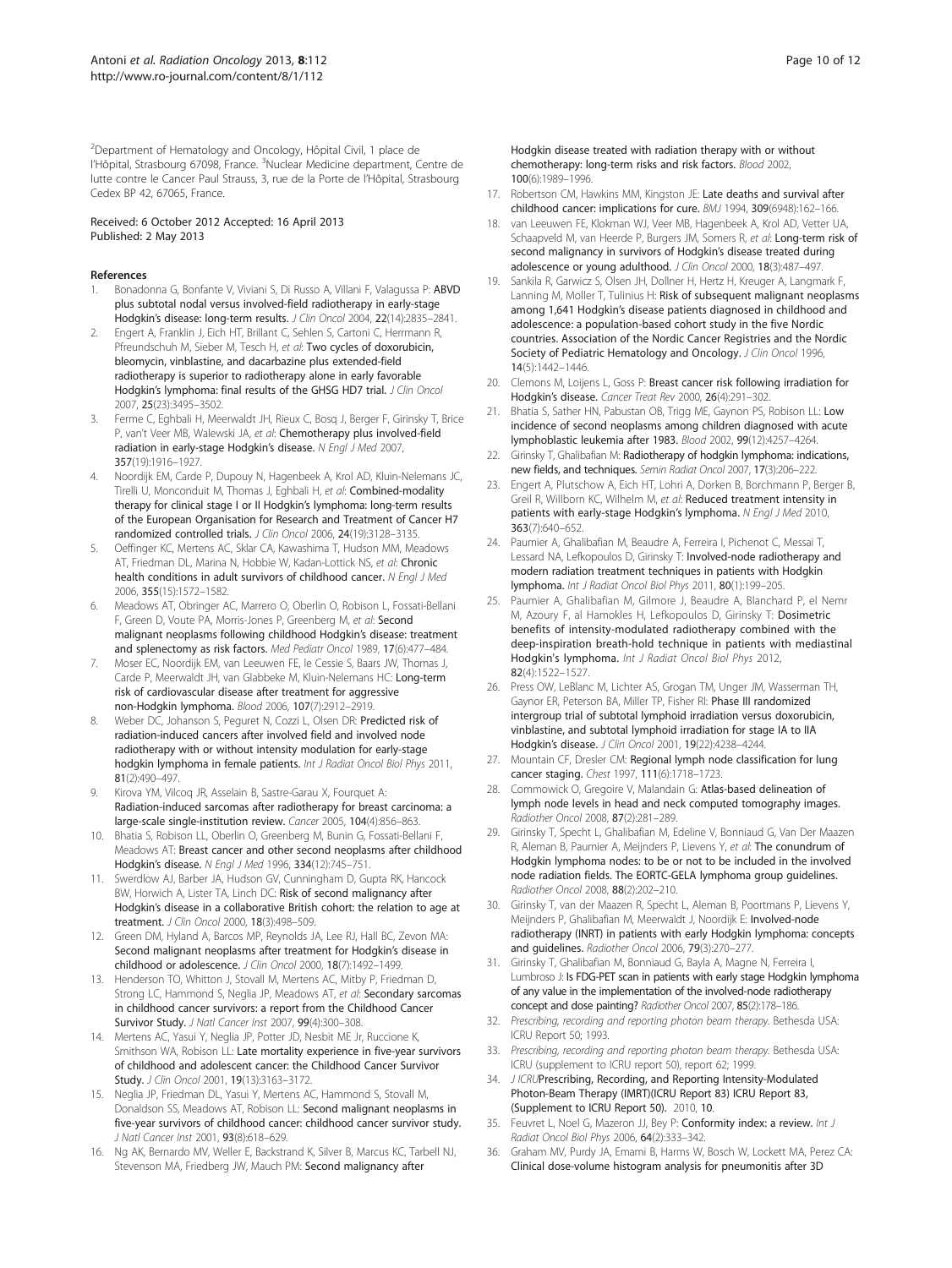<span id="page-10-0"></span>treatment for non-small cell lung cancer (NSCLC). Int J Radiat Oncol Biol Phys 1999, 45(2):323–329.

- 37. Marks LB: Dosimetric predictors of radiation-induced lung injury. Int J Radiat Oncol Biol Phys 2002, 54(2):313–316.
- 38. Marks LB, Bentzen SM, Deasy JO, Kong FM, Bradley JD, Vogelius IS, El Naqa I, Hubbs JL, Lebesque JV, Timmerman RD, et al: Radiation dosevolume effects in the lung. Int J Radiat Oncol Biol Phys 2010, 76(3) Suppl):S70–76.
- 39. Marks LB, Yorke ED, Jackson A, Ten Haken RK, Constine LS, Eisbruch A, Bentzen SM, Nam J, Deasy JO: Use of normal tissue complication probability models in the clinic. Int J Radiat Oncol Biol Phys 2010, 76(3 Suppl):S10–19.
- 40. Seppenwoolde Y, Lebesque JV, de Jaeger K, Belderbos JS, Boersma LJ, Schilstra C, Henning GT, Hayman JA, Martel MK, Ten Haken RK: Comparing different NTCP models that predict the incidence of radiation pneumonitis. Normal tissue complication probability. Int J Radiat Oncol Biol Phys 2003, 55(3):724–735.
- 41. Vlachaki M, Castellon I, Leite C, Perkins T, Ahmad S: Impact of respiratory gating using 4-dimensional computed tomography on the dosimetry of tumor and normal tissues in patients with thoracic malignancies. Am J Clin Oncol 2009, 32(3):262–268.
- 42. Yahalom J, Mauch P: The involved field is back: issues in delineating the radiation field in Hodgkin's disease. Ann Oncol 2002, 13(Suppl 1):79–83.
- 43. Maraldo MV, Aznar MC, Vogelius IR, Petersen PM, Specht L: Involved node radiation therapy: an effective alternative in early-stage hodgkin lymphoma. Int J Radiat Oncol Biol Phys 2013, 85(4):1057–1065.
- 44. Eich HT, Muller RP, Engenhart-Cabillic R, Lukas P, Schmidberger H, Staar S, Willich N: Involved-node radiotherapy in early-stage Hodgkin's lymphoma. Definition and guidelines of the German Hodgkin Study Group (GHSG). Strahlenther Onkol 2008, 184(8):406–410.
- 45. Girinsky T, van der Maazen R, Specht L, Aleman B, Poortmans P, Lievens Y, Meijnders P, Ghalibafian M, Meerwaldt J, Noordijk E: Involved-node radiotherapy (INRT) in patients with early Hodgkin lymphoma: concepts and guidelines. Radiotherapy and oncology: journal of the European Society for Therapeutic Radiology and Oncology 2006, 79(3):270–277.
- 46. Ghalibafian M, Beaudre A, Girinsky T: Heart and coronary artery protection in patients with mediastinal Hodgkin lymphoma treated with intensity-modulated radiotherapy: dose constraints to virtual volumes or to organs at risk? Radiotherapy and oncology: journal of the European Society for Therapeutic Radiology and Oncology 2008, 87(1):82–88.
- 47. Chera BS, Rodriguez C, Morris CG, Louis D, Yeung D, Li Z, Mendenhall NP: Dosimetric comparison of three different involved nodal irradiation techniques for stage II Hodgkin's lymphoma patients: conventional radiotherapy, intensity-modulated radiotherapy, and three-dimensional proton radiotherapy. Int J Radiat Oncol Biol Phys 2009, 75(4):1173–1180.
- 48. Cella L, Liuzzi R, Magliulo M, Conson M, Camera L, Salvatore M, Pacelli R: Radiotherapy of large target volumes in Hodgkin's lymphoma: normal tissue sparing capability of forward IMRT versus conventional techniques. Radiat Oncol 2010, 5:33.
- 49. Tubiana M: Can we reduce the incidence of second primary malignancies occurring after radiotherapy? A critical review. Radiother Oncol 2009, 91(1):4–15. discussion 11–13.
- 50. Meyer RM, Gospodarowicz MK, Connors JM, Pearcey RG, Wells WA, Winter JN, Horning SJ, Dar AR, Shustik C, Stewart DA, et al: ABVD alone versus radiation-based therapy in limited-stage Hodgkin's lymphoma. N Engl J Med 2012, 366(5):399–408.
- 51. Herbst C, Rehan FA, Skoetz N, Bohlius J, Brillant C, Schulz H, Monsef I, Specht L, Engert A: Chemotherapy alone versus chemotherapy plus radiotherapy for early stage Hodgkin lymphoma. Cochrane Database Syst Rev 2011, 2, CD007110.
- 52. Ng AK: Review of the cardiac long-term effects of therapy for Hodgkin lymphoma. Br J Haematol 2011, 154(1):23–31.
- 53. Castellino SM, Geiger AM, Mertens AC, Leisenring WM, Tooze JA, Goodman P, Stovall M, Robison LL, Hudson MM: Morbidity and mortality in long-term survivors of Hodgkin lymphoma: a report from the Childhood Cancer Survivor Study. Blood 2011, 117(6):1806–1816.
- 54. Rademaker J, Schoder H, Ariaratnam NS, Strauss HW, Yahalom J, Steingart R, Oeffinger KC: Coronary artery disease after radiation therapy for Hodgkin's lymphoma: coronary CT angiography findings and calcium

scores in nine asymptomatic patients. AJR Am J Roentgenol 2008, 191(1):32–37.

- 55. McGale P, Darby SC, Hall P, Adolfsson J, Bengtsson NO, Bennet AM, Fornander T, Gigante B, Jensen MB, Peto R, et al: Incidence of heart disease in 35,000 women treated with radiotherapy for breast cancer in Denmark and Sweden. Radiother Oncol 2011, 100(2):167–175.
- 56. Chung E, Corbett JR, Moran JM, Griffith KA, Marsh RB, Feng M, Jagsi R, Kessler ML, Ficaro EC, Pierce LJ: Is there a dose–response relationship for heart disease with low-dose radiation therapy? Int J Radiat Oncol Biol Phys 2013, 85(4):959–964.
- 57. Constine LS, Tarbell N, Hudson MM, Schwartz C, Fisher SG, Muhs AG, Basu SK, Kun LE, Ng A, Mauch P, et al: Subsequent malignancies in children treated for Hodgkin's disease: associations with gender and radiation dose. Int J Radiat Oncol Biol Phys 2008, 72(1):24-33.
- 58. Alm El-Din MA, Hughes KS, Finkelstein DM, Betts KA, Yock TI, Tarbell NJ, Aisenberg AC, Taghian AG: Breast cancer after treatment of Hodgkin's lymphoma: risk factors that really matter. Int J Radiat Oncol Biol Phys 2009, 73(1):69–74.
- 59. Gervais-Fagnou DD, Girouard C, Laperriere N, Pintillie M, Goss PE: Breast cancer in women following supradiaphragmatic irradiation for Hodgkin's disease. Oncology 1999, 57(3):224–231.
- 60. Hancock SL, Tucker MA, Hoppe RT: Breast cancer after treatment of Hodgkin's disease. J Natl Cancer Inst 1993, 85(1):25–31.
- 61. Tinger A, Wasserman TH, Klein EE, Miller EA, Roberts T, Piephoff JV, Kucik NA: The incidence of breast cancer following mantle field radiation therapy as a function of dose and technique. Int J Radiat Oncol Biol Phys 1997, 37(4):865–870.
- 62. Travis LB: Evaluation of the risk of therapy-associated complications in survivors of Hodgkin lymphoma. Hematology Am Soc Hematol Educ Program 2007, 1:192–196.
- 63. Travis LB, Hill DA, Dores GM, Gospodarowicz M, van Leeuwen FE, Holowaty E, Glimelius B, Andersson M, Wiklund T, Lynch CF, et al: Breast cancer following radiotherapy and chemotherapy among young women with Hodgkin disease. JAMA 2003, 290(4):465–475.
- 64. van Leeuwen FE, Klokman WJ, Stovall M, Dahler EC, van't Veer MB, Noordijk EM, Crommelin MA, Aleman BM, Broeks A, Gospodarowicz M, et al: Roles of radiation dose, chemotherapy, and hormonal factors in breast cancer following Hodgkin's disease. J Natl Cancer Inst 2003, 95(13):971–980.
- 65. Franklin J, Pluetschow A, Paus M, Specht L, Anselmo AP, Aviles A, Biti G, Bogatyreva T, Bonadonna G, Brillant C, et al: Second malignancy risk associated with treatment of Hodgkin's lymphoma: meta-analysis of the randomised trials. Ann Oncol 2006, 17(12):1749–1760.
- 66. Swerdlow AJ, Schoemaker MJ, Allerton R, Horwich A, Barber JA, Cunningham D, Lister TA, Rohatiner AZ, Vaughan Hudson G, Williams MV, et al: Lung cancer after Hodgkin's disease: a nested case–control study of the relation to treatment. J Clin Oncol 2001, 19(6):1610-1618.
- 67. Travis LB, Gospodarowicz M, Curtis RE, Clarke EA, Andersson M, Glimelius B, Joensuu T, Lynch CF, van Leeuwen FE, Holowaty E, et al: Lung cancer following chemotherapy and radiotherapy for Hodgkin's disease. J Natl Cancer Inst 2002, 94(3):182–192.
- 68. Haberer S, Belin L, Le Scodan R, Kirova YM, Savignoni A, Stevens D, Moisson P, Decaudin D, Pierga JY, Reyal F, et al: Locoregional treatment for breast carcinoma after Hodgkin's lymphoma: the breast conservation option. Int J Radiat Oncol Biol Phys 2012, 82(2):e145–152.
- 69. Renner R: Hormesis. Nietzsche's toxicology. Sci Am 2003, 289(3):28–30.
- 70. Epstein R, Hanham I, Dale R: Radiotherapy-induced second cancers: are we doing enough to protect young patients? Eur J Cancer 1997, 33(4): 526–530.
- 71. Dorr W, Herrmann T: Second primary tumors after radiotherapy for malignancies. Treatment-related parameters. Strahlenther Onkol 2002, 178(7):357–362.
- 72. Karlsson P, Holmberg E, Johansson KA, Kindblom LG, Carstensen J, Wallgren A: Soft tissue sarcoma after treatment for breast cancer. Radiother Oncol 1996, 38(1):25–31.
- 73. Suit H, Goldberg S, Niemierko A, Ancukiewicz M, Hall E, Goitein M, Wong W, Paganetti H: Secondary carcinogenesis in patients treated with radiation: a review of data on radiation-induced cancers in human, non-human primate, canine and rodent subjects. Radiat Res 2007, 167(1):12–42.